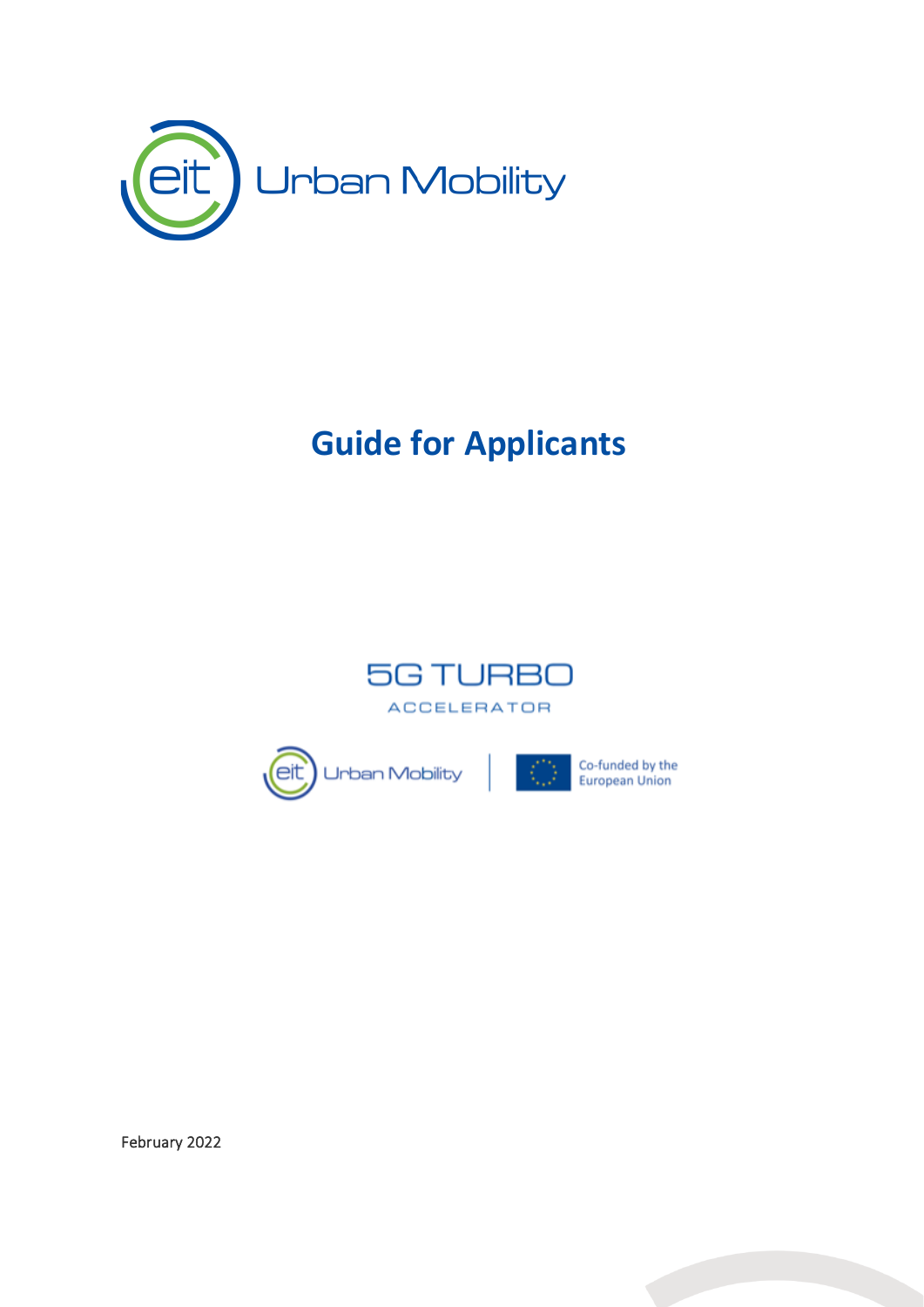



## Contents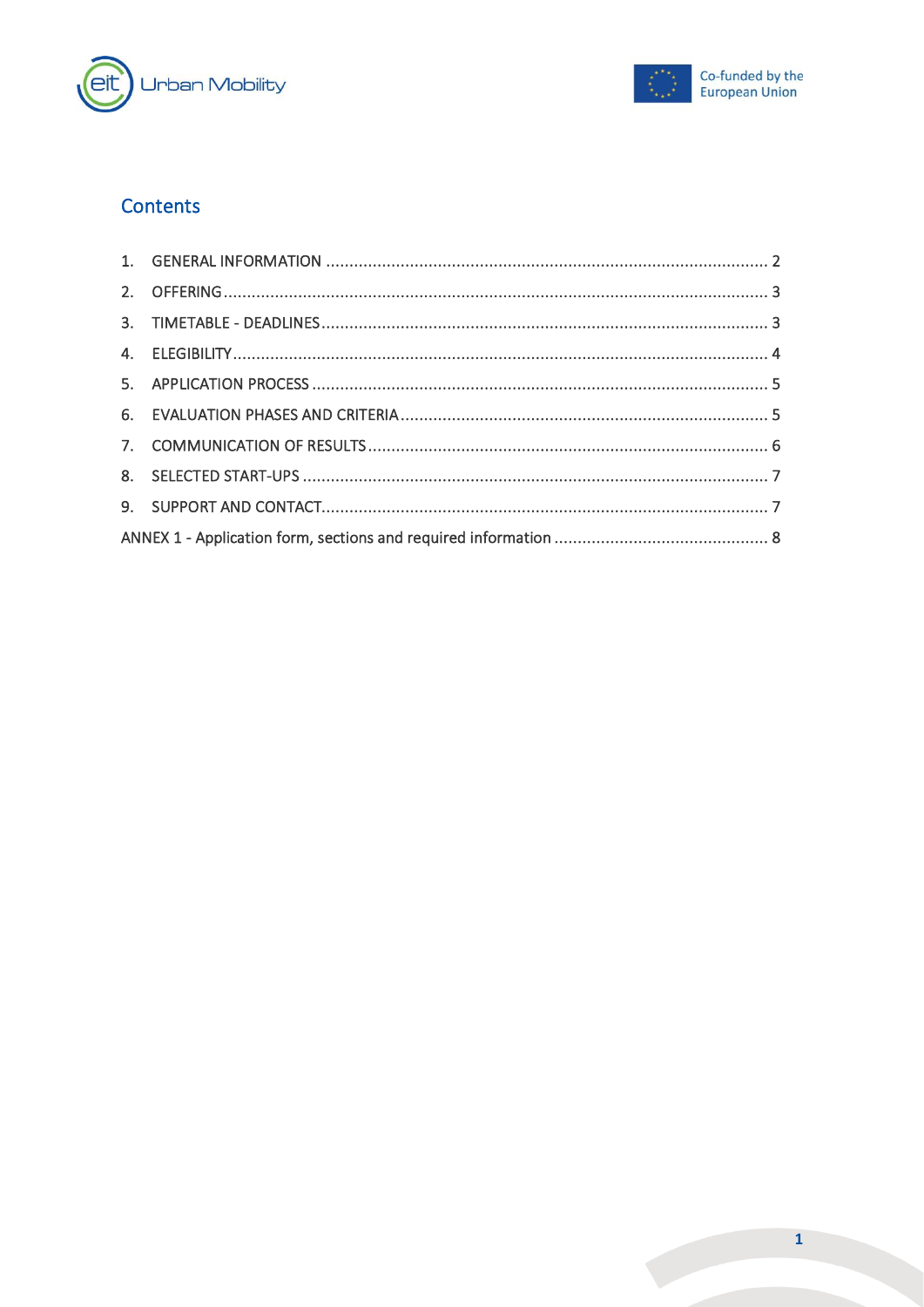



## <span id="page-2-0"></span>1. GENERAL INFORMATION

[EIT Urban Mobility](https://www.eiturbanmobility.eu/) is an initiative supported by the European Institute of Innovation and Technology (EIT) acting to accelerate positive change on mobility to make urban spaces more liveable since January 2019. We aim to become the largest European initiative transforming urban mobility. [Business Creation](https://www.eiturbanmobility.eu/business-creation/) area aims to become the reference in the market for supporting and funding gender-balanced start-ups within urban mobility.

5G Technologies for URBan mObility - 5G TURBO is one of the thematic accelerator programmes from Business Creation. The 5G TURBO is an EU-funded programme implemented through partners to take early-stage mobility start-ups to the next level. The programme is designed to offer earlystage start-ups from EU and Horizon Europe associated countries:

- Individualized business coaching and training
- Mentoring by industry experts and experienced founders
- Product and technology validation with access to a network of living labs
- Finding your product-market fit
- Scaling your business, driving growth and internationalisation
- Investor pitch coaching and potential contacts with investors and VC funds
- Promotion of your start-up at the Business Creation portfolio webpage, and through EIT Urban Mobility communication channels
- Access to EIT Urban Mobility investment initiatives and funding instruments

The 5G TURBO Accelerator will be a precursor and will support 20 start-ups working on 5G technologies and connectivity services so that they develop technologies in the field of urban mobility. The 5G TURBO Acceleration programme will have 2 stages:

STAGE 1: The first 2 month of the programme 20 selected start-ups will receive the programme tailored offer to bring their companies to the next level. After this initial 2 months, all 20 startups will participate in a Demo Day where the 10 most promising start-ups will be selected to continue with the 2nd stage.

STAGE 2: The next 4 months, the 10 selected start-ups will continue with the intensive acceleration programme, including a technical Bootcamp to be held online. By the end of the programme, a final Demo Day event, hosted by Mobile World Capital, will be celebrated to decide the 4 most exciting and successful start-ups to be recommended for investment.

The 5GTURBO consortium partners managing the accelerator are:

- NextMove (Mov'eo): Non-profit competitiveness cluster dedicated to Automotive and Mobility. Programme coordinator. (France)
- **CARNET - UPC Technology Center**: Future Mobility Research Hub initiated by VolksWagen Group Innovation, SEAT and UPC. (Spain)
- **CTAG - Automotive Technology Center of Galicia**: non-profit R&D Technology and Innovation Center (Spain)
- **Technische Universität Braunschweig, Niedersächsisches Forschungszentrum Fahrzeugtechnik (NFF)** : Interdisciplinary Research Centre around Mobility. (Germany)
- **Mobile World Capital**: Public-private Foundation with the aim of driving Mobile and Digital transformation. (Spain)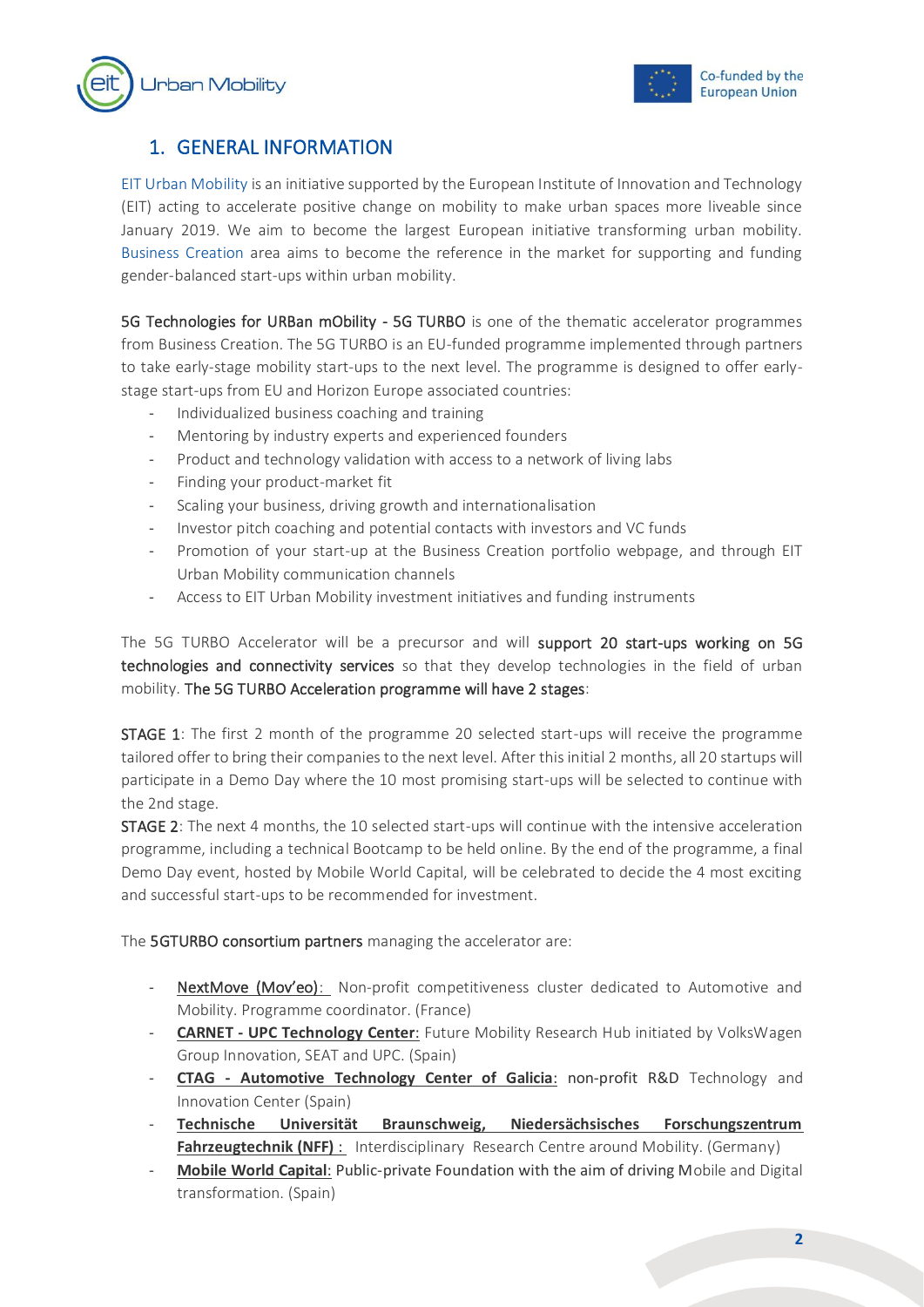



**FundingBox:** Ecosystem to foster innovation and provide access to funding, knowledge and connections. (Poland)

<span id="page-3-0"></span>This Guide for Applicants provides the needed information for applicants of 5G TURBO call.

#### 2. OFFERING

5GTURBO will offer to the selected start-ups support services worth 20k€ (stage 1+2) including:

- Up to 85 hours of coaching services (stage 1+2)
- 6 months of a uniquely designed Accelerator programme (stage1+2):
	- Individualised business coaching and training
	- Mentoring by industry experts and experienced founders
	- Validation of your market and technology with access to a network of living labs.
	- Fine-tune your product-market fit, scale your business, drive growth and go international
	- Investor pitch coaching and potential contacts with investors and VC funds
- Promotion of your start-up at the Business Creation portfolio webpage, and through EIT Urban Mobility communication channels
- Access to EIT Urban Mobility investment initiatives and funding instruments
- Be showcased on the Smart Connected Mobility Community. The meeting point of the Mobility Industry.
- Tickets to 4YFN 2023, organised by MWC (Mobile World Congress), one of the most influential start-up events in Europe with a specific focus on connectivity.
- Creating your Individual Value-Chain plan to integrate top-notch networks of startups, key industry players, cities and relevant stakeholders.

### <span id="page-3-1"></span>3. TIMETABLE - DEADLINES

| Stage of the call                                                           | <b>Date</b>   |
|-----------------------------------------------------------------------------|---------------|
| Call opens                                                                  | 01 March 2022 |
| Deadline                                                                    | 10 April 2022 |
| 1st phase: evaluation of applications<br>Announcement of phase 2 shortlist. | 20 April 2022 |
| 2nd phase: online pitch session                                             | 27 April 2022 |
| Communication of results                                                    | 29 April 2022 |
| 5G TURBO participation formalisation                                        | 02 May 2022   |
| Start date of 5G TURBO accelerator                                          | 09 May 2022   |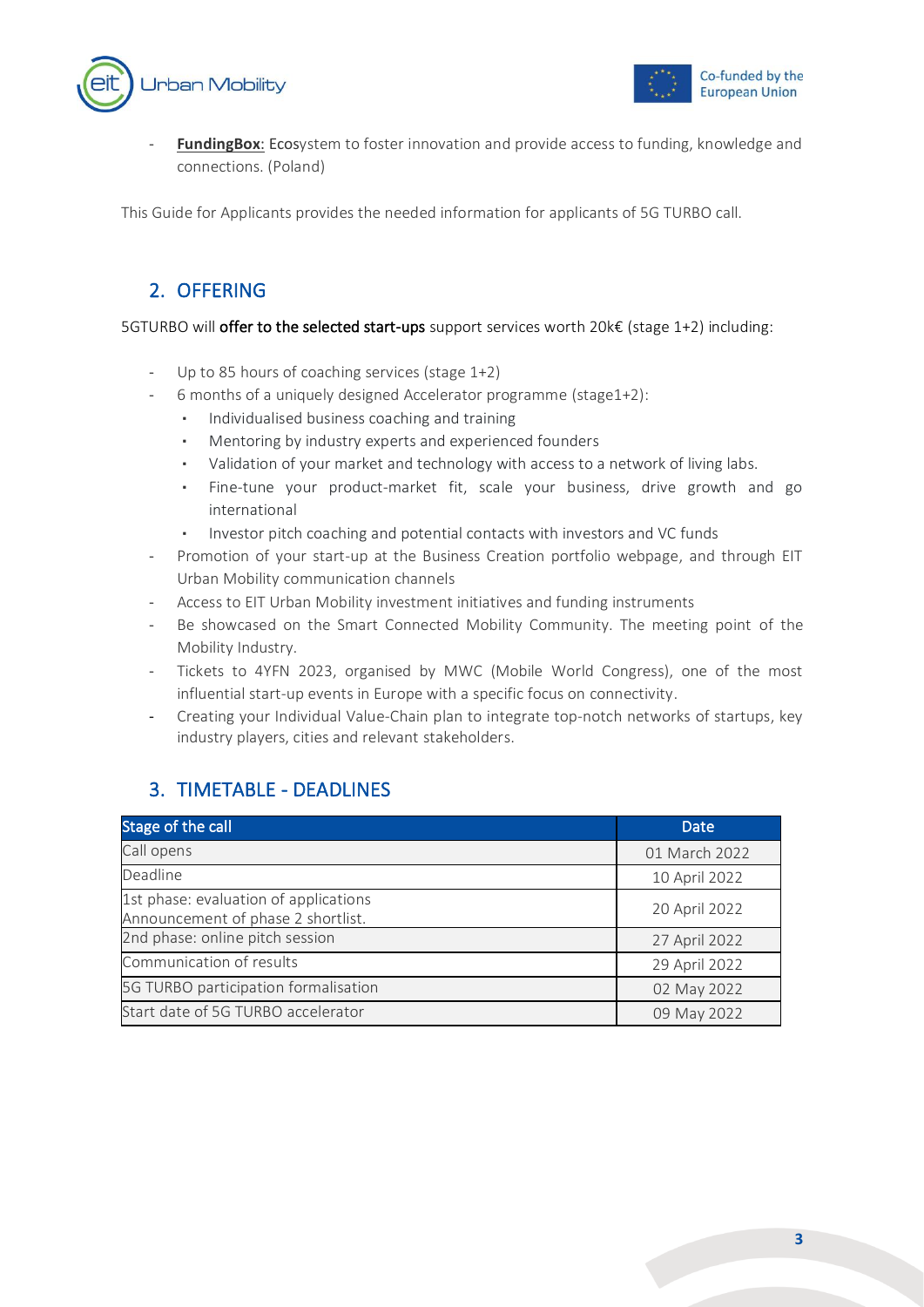





## <span id="page-4-0"></span>4. ELEGIBILITY

Applicants will have to comply with the following eligibility criteria:

- A clear, scalable business idea
- Duly justified, preferred TRL  $4 7$ , according to TRL definition in [Horizon Europe](https://ec.europa.eu/info/funding-tenders/opportunities/docs/2021-2027/horizon/wp-call/2021-2022/wp-13-general-annexes_horizon-2021-2022_en.pdf)  Work [Programme 2021-2022 General Annexes B](https://ec.europa.eu/info/funding-tenders/opportunities/docs/2021-2027/horizon/wp-call/2021-2022/wp-13-general-annexes_horizon-2021-2022_en.pdf) – Elegibility (page 10)
- A team with at least 2 FTE (NOT a single founder): minimum 1 team member pursuing the start-up fulltime (not necessarily connected to monetary compensation)
- START-UP incorporated in EU or EU associated countries according to the official list of countries by the European Union and [third countries associated to Horizon Europe.](https://ec.europa.eu/info/funding-tenders/opportunities/docs/2021-2027/common/guidance/list-3rd-country-participation_horizon-euratom_en.pdf) The registration certificate will be required to participate in the program.
- Founders and employees (e.g. Employee Stock Ownership Plan,ESOP) should still own more than 70% of shares.
- No more than 5% of your shares are held outside of the eligible countries (no detailed cap table needed).
- FIT with 5G TURBO thematic accelerator scope on:
	- 5G related technologies and connectivity (5G / 5G NSA, NBIoT, LTE-M)
	- Traffic efficiency and traffic management (Speed guidance for traffic lights, green wave, congestion alerts, traffic lights priority for emergency vehicles, etc.)
	- Active solutions for road safety (emergency braking alerts, management of vehicle damages, intersection collisions management, dangerous road conditions monitoring and awareness, vulnerable road user's localisation and communication tools, etc.).
	- Infotainment applications
	- Smart parking (payment, parking automation, free spots identification, etc.)
	- Vehicle-to-everything (V2X)
	- Vehicle platooning
	- Lane-change assistance.
	- **ADAS**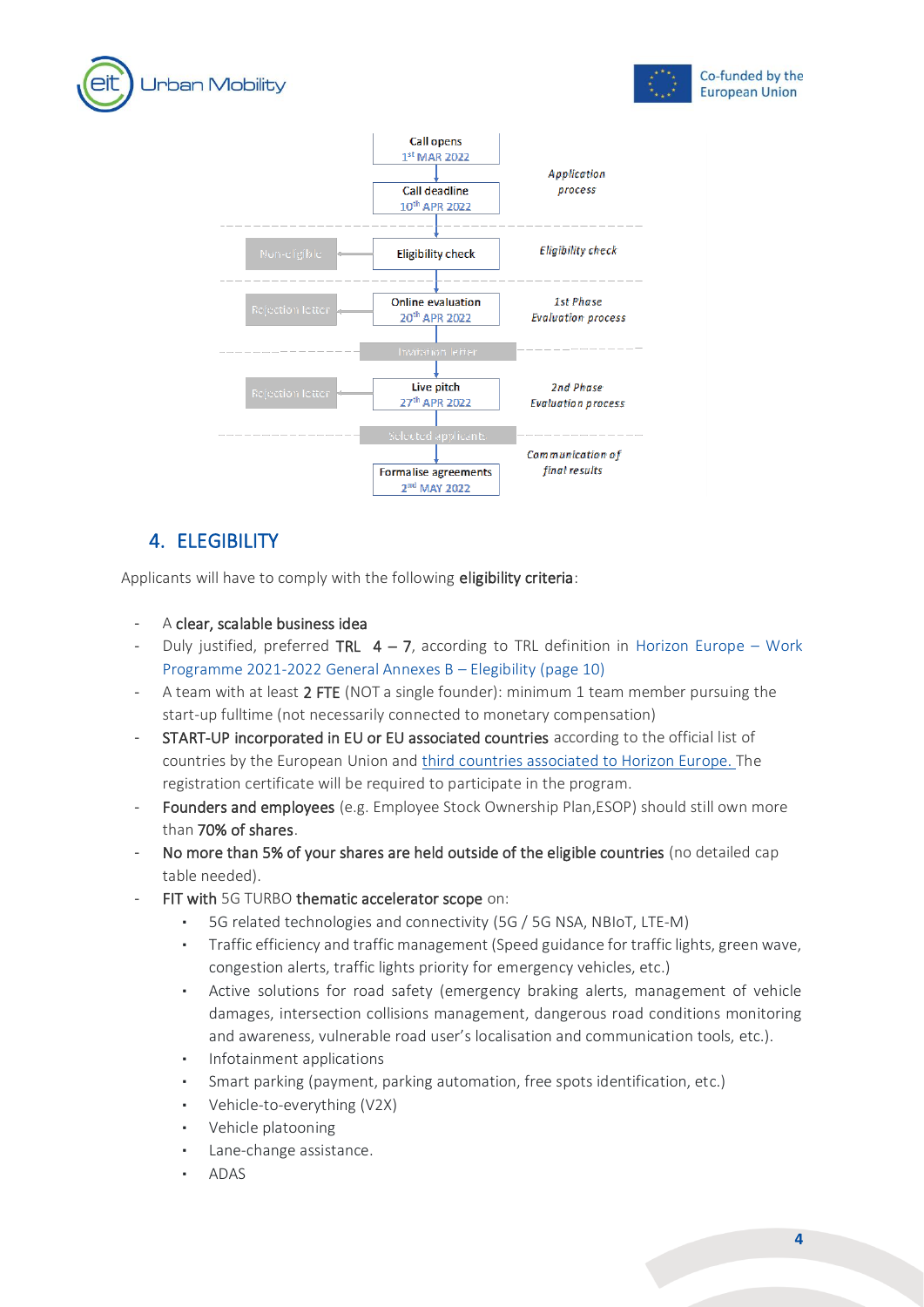



# <span id="page-5-0"></span>5. APPLICATION PROCESS

| Go to https://eiturbanmobility.awardsplatform.com/ (PLATFORM)                                                                     |                                                                                                                                                                                                                                                  |                                          | <b>AWARD</b>          |
|-----------------------------------------------------------------------------------------------------------------------------------|--------------------------------------------------------------------------------------------------------------------------------------------------------------------------------------------------------------------------------------------------|------------------------------------------|-----------------------|
| $\times$ +<br>EIT Urban Mobility                                                                                                  |                                                                                                                                                                                                                                                  |                                          | <b>Urban Mobility</b> |
| C @ https://eiturbanmobility.awardsplatform.com<br>en                                                                             | <b>Urban Mobility</b>                                                                                                                                                                                                                            | Funded by the<br><b>European Union</b>   | $\sqrt{n}$ (Guest     |
| Start here<br>Register an account.<br>Start your entry (save it in-progress).<br>Submit your entry to be judged.<br>Best of luck! | First name<br>Last name<br>Email                                                                                                                                                                                                                 | Email or mobile $O$<br>Password          |                       |
| For any questions, please contact email                                                                                           | Password<br>Confirm password                                                                                                                                                                                                                     | Remember me<br>Log in<br>Forgot password |                       |
|                                                                                                                                   | I have read and agree to the privacy policy.<br>cookie policy and terms of service.<br>I agree to receive notification and<br>communication emails or SMSs from EIT<br>Urban Mobility. You may withdraw your<br>consent at any time.<br>Register | or log in with<br>Facebook<br>Witte      |                       |

START-UP representatives must register and validate the account if this is the first time accessing the platform. If START-UP representative has already created an account, proceed to log in.

Once logged in, start a new application, and select 5G TURBO.

During the application all compulsory fields must be filled. Details about the application form, sections and required information are included in [ANNEX 1 - Application form, sections and required](#page-8-0)  [information.](#page-8-0)

## <span id="page-5-1"></span>6. EVALUATION PHASES AND CRITERIA

The evaluation of proposals and fit with the defined challenges will be conducted in two steps:

#### 1 st phase – Online evaluation

START-UP applications will first be reviewed online by a panel composed by at least 4 evaluators with same weighting of scores:

- 1 member from EIT Urban Mobility Business Creation area (1/4)
- 3 external experts nominated by 5G TURBO consortium partners (3/4)

Each evaluator will have to score each STARTUP application based on four standardised criteria for a maximum of 20 points: Excellence and Innovativeness (5 points), Impact (5 points), Team, feasibility and risks (5 points), Overall merit and fit with 5GTurbo accelerator (5 points). The average of all scores will give the total score for a given applicant.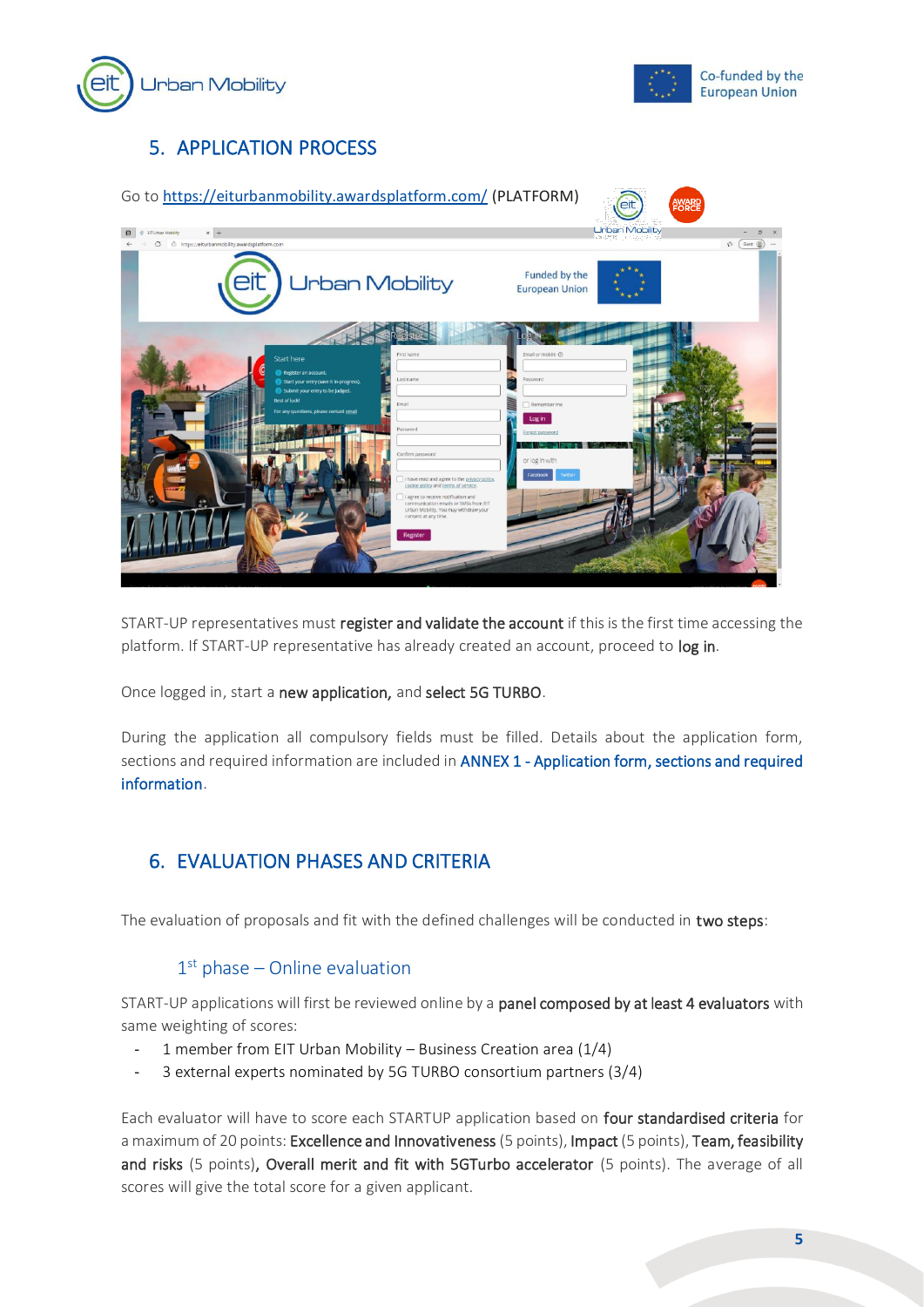



|                               | Excellence /<br><b>Innovation</b>                                                                                                                      | Team / Structure                                                                                                                                  | Impact                                                                                                                             | Overall                                                                                                                                                                                                                                                                        | <b>TOTAL</b> |
|-------------------------------|--------------------------------------------------------------------------------------------------------------------------------------------------------|---------------------------------------------------------------------------------------------------------------------------------------------------|------------------------------------------------------------------------------------------------------------------------------------|--------------------------------------------------------------------------------------------------------------------------------------------------------------------------------------------------------------------------------------------------------------------------------|--------------|
| <b>Evaluation</b><br>criteria | Innovativeness of<br>the solution.<br>Potential of the<br>product or service<br>to improve urban<br>mobility.<br>Achievements and<br>pilot experience. | Team/founders (C<br>levels, experience,<br>coachability and<br>hiring plan).<br>Stakeholder<br>relations with<br>investors and other<br>partners. | SDG impact and<br>Societal impact.<br>Applicant<br>demonstrates to<br>tackle SDG impact,<br>gender equality and<br>team diversity. | Overall merit of applicant<br>and application fit to 5G<br>TURBO. Competitive and<br>effective Pitch deck<br>including mandatory<br>sections: Problem, Solution,<br>Value Proposition, Business<br>Model, Market, Go To<br>Market Strategy,<br>Competition, Traction,<br>Team. | 20           |
| Score                         | 5                                                                                                                                                      | 5                                                                                                                                                 | 5                                                                                                                                  | 5                                                                                                                                                                                                                                                                              |              |

Top 30 ranked START-UP applications by challenge will qualify to phase 2 – live pitch (organized online on 27 April 2022).

#### 2<sup>nd</sup> phase - Live pitch

START-UPs will pitch their pilot proposal to a panel composed by at least 4 jury members:

- 2 members from EIT Urban Mobility Business Creation area (2/4)
- 2 external experts nominated by consortium partners (2/4)

The format of the live pitch will be 5 minutes presentation by the START-UP and 8 minutes questions from the jury panel.

<span id="page-6-0"></span>The final selection of the START-UP will be agreed by the jury members in a consensus meeting.

## 7. COMMUNICATION OF RESULTS

Results will be communicated to the email of the startups representative registered at the AwardForce platform. *Note: Please, check your junk folder.*

Phase 1 results will be communicated with a rejection letter to non-qualified applicants or an invitation letter to phase 2 of the evaluation process. Results will include the scores obtained for each evaluation criteria as well as the overall cut-off threshold.

Phase 2 results will be communicated with a rejection letter to non-selected applicants or the announcement to the selected start-up according to the decision taken in the consensus meeting.

Individual scores and comments made by evaluators will remain confidential. There is no appeal process for 5G TURBO.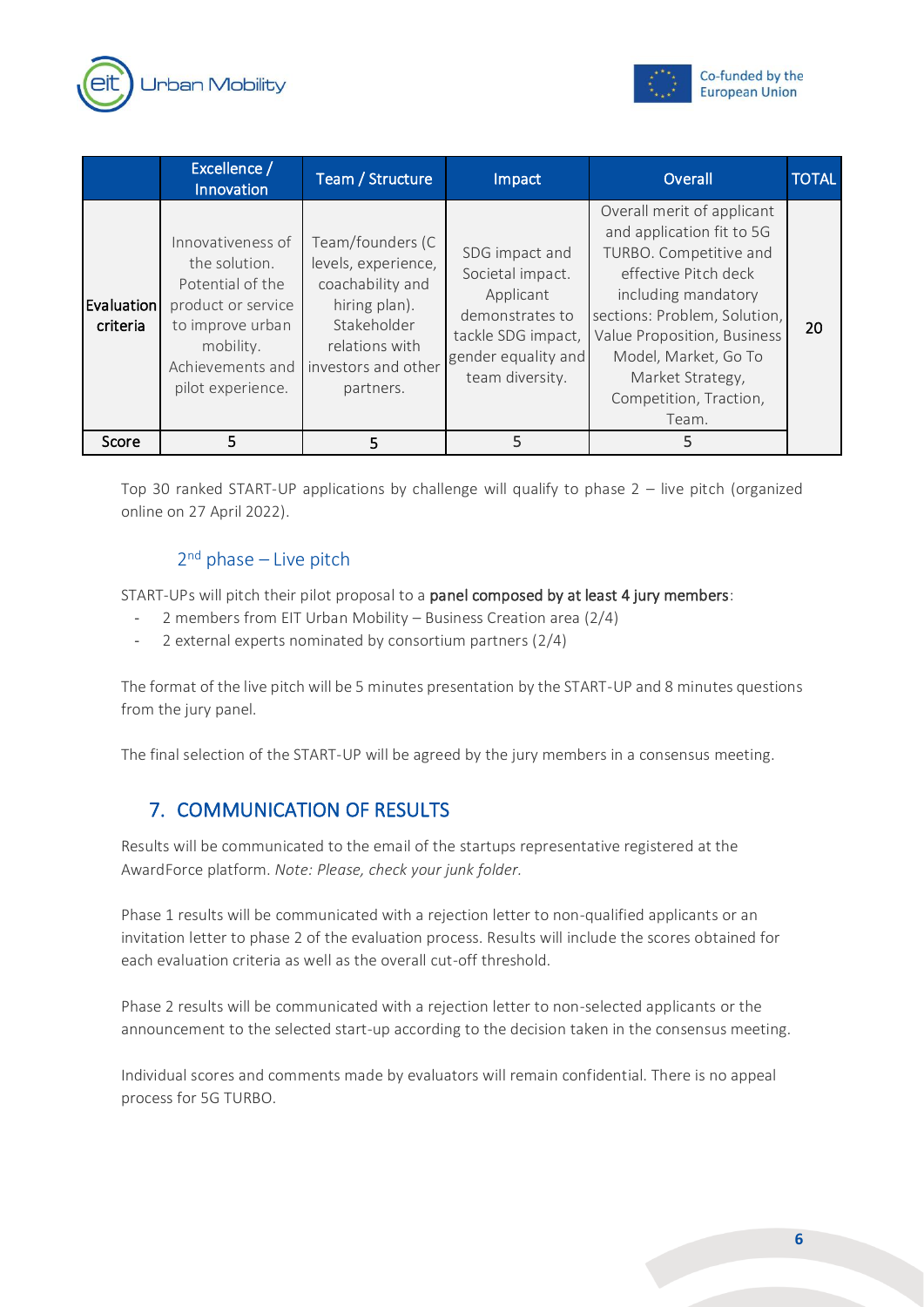



#### <span id="page-7-0"></span>8. SELECTED START-UPS

Selected startups will have to diligently collaborate to:

- Provide the registration certificate as a requirement to join the programme.
- Drawing-up 5G TURBO Documentation for reporting purposes towards EIT.
- <span id="page-7-1"></span>Actively promote the participation at 5G TURBO to reach public audience.

### 9. SUPPORT AND CONTACT

For any questions regarding EIT Urban Mobility Guide for Applicants you can contact [business.creation@eiturbanmobility.eu](mailto:business.creation@eiturbanmobility.eu)

For any questions regarding the PLATFORM, please use the chat function <https://eiturbanmobility.awardsplatform.com/>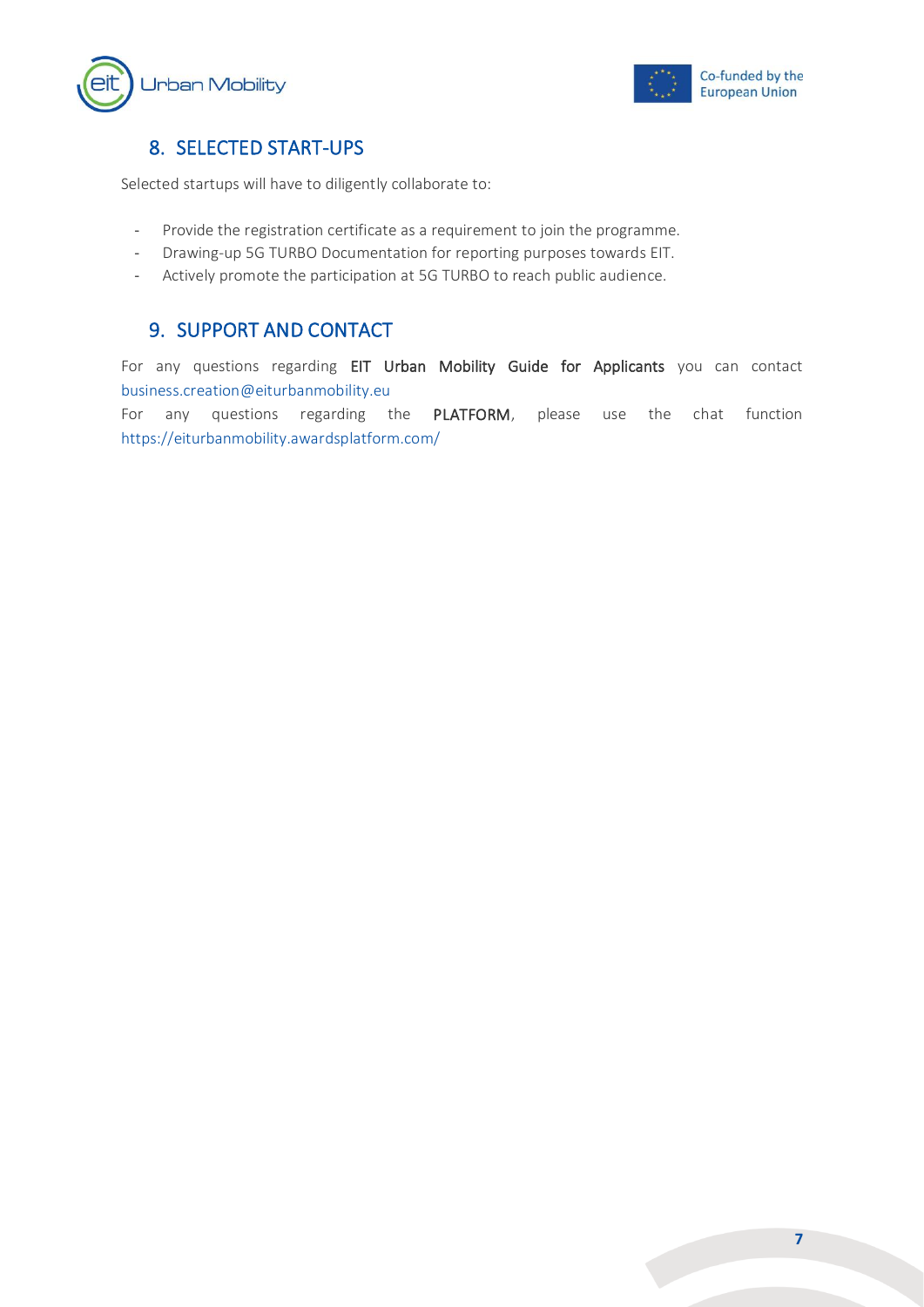

## ANNEX 1 - Application form, sections and required information

Here is a detail on the different sections and compulsory information requested to all applicants:

<span id="page-8-0"></span>

| <b>Business - General information</b>                      |                                                                                                                                                                                                                                                                                                                                                                                                                            |  |  |
|------------------------------------------------------------|----------------------------------------------------------------------------------------------------------------------------------------------------------------------------------------------------------------------------------------------------------------------------------------------------------------------------------------------------------------------------------------------------------------------------|--|--|
| <b>Item</b>                                                | Description                                                                                                                                                                                                                                                                                                                                                                                                                |  |  |
| <b>Company Name</b>                                        | Enter the registered name for the SME or Start-up                                                                                                                                                                                                                                                                                                                                                                          |  |  |
| <b>Contact Person (Name and Surname)</b>                   | Enter the name and surname of the start-up representative as main point of contact.                                                                                                                                                                                                                                                                                                                                        |  |  |
| Contact person e-mail                                      | Enter start-up representative email contact for official communications.                                                                                                                                                                                                                                                                                                                                                   |  |  |
| Company type                                               | Select the type of company.                                                                                                                                                                                                                                                                                                                                                                                                |  |  |
| <b>Company URL</b>                                         | Provide the main website address for your company.                                                                                                                                                                                                                                                                                                                                                                         |  |  |
| Company incorporation date                                 | Indicate the incorporation date of your start-up                                                                                                                                                                                                                                                                                                                                                                           |  |  |
| Incorporation country                                      | Applicants are required to be incorporated in one of the EU Member States ot HE Associted countries.<br>List of EU Member States: https://europa.eu/european-union/about-eu/countries_en<br>https://ec.europa.eu/info/funding-<br>of<br>associated<br>Horizon<br>countries<br>the<br>Europe:<br>to<br>l ist.<br>tenders/opportunities/docs/2021-2027/common/guidance/list-3rd-country-participation_horizon-euratom_en.pdf |  |  |
| Verifiable company valuation                               | Do you have a verifiable company valuation? (Yes/No)                                                                                                                                                                                                                                                                                                                                                                       |  |  |
| Company valuation $(\epsilon)$ optional                    | Please provide the verifiable company valuation.                                                                                                                                                                                                                                                                                                                                                                           |  |  |
| Next funding round target (in $\epsilon$ ) optional        | Please indicate your next funding round target.                                                                                                                                                                                                                                                                                                                                                                            |  |  |
| Do non-EU shareholders own more than<br>5% of the company? | Please indicate if there are more than 5% of your shares held by non-EU shareholders (no detailed cap table needed).                                                                                                                                                                                                                                                                                                       |  |  |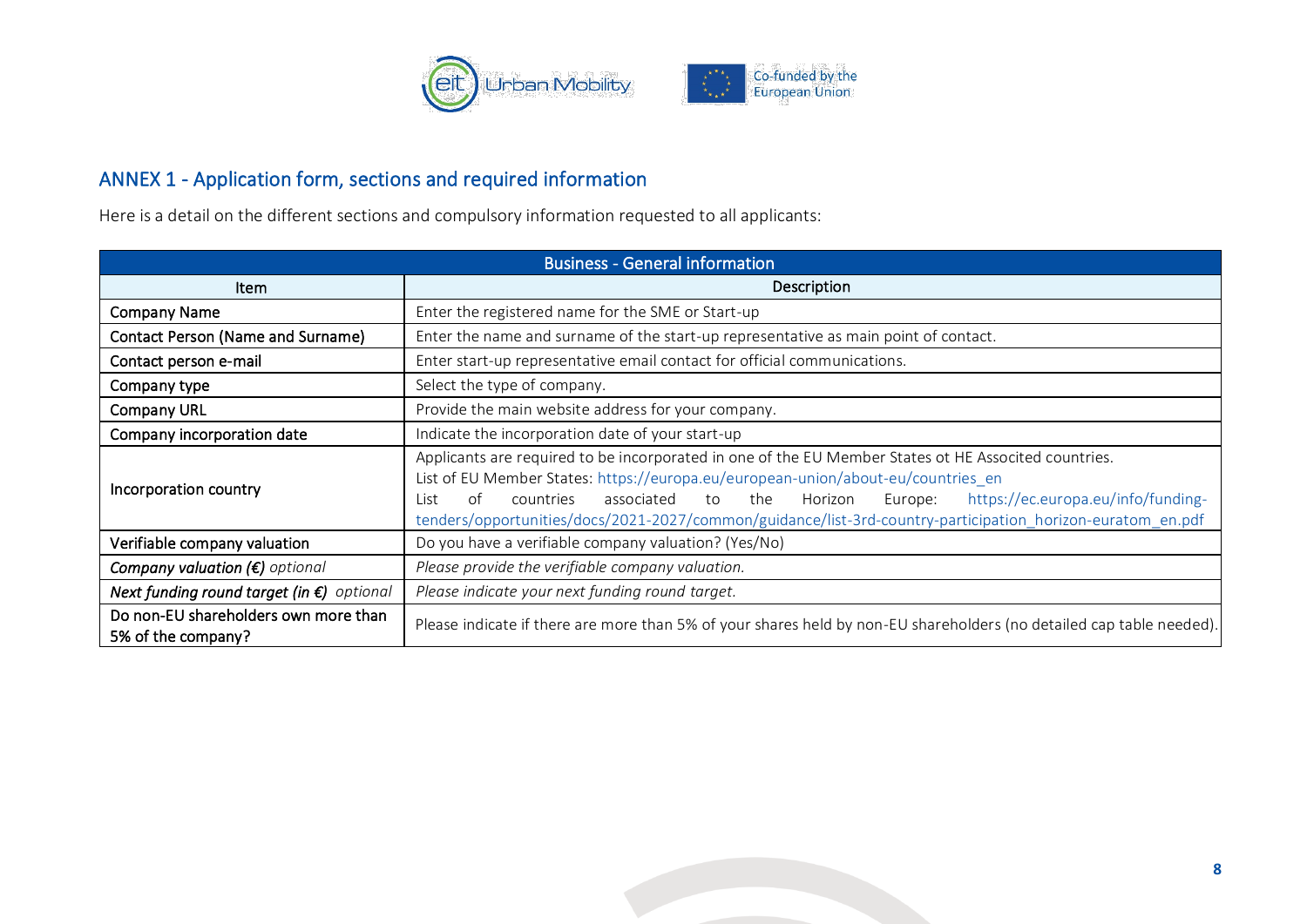

| <b>Excellence / Innovation</b>                                                                                   |                                                                                                 |       |  |
|------------------------------------------------------------------------------------------------------------------|-------------------------------------------------------------------------------------------------|-------|--|
| Item                                                                                                             | Description                                                                                     | Score |  |
| Describe what your company does                                                                                  | Be clear and concise. This is how you catch our attention.                                      |       |  |
| Who is your ideal target customer?<br>What is the problem you are trying to<br>solve for them?                   | Provide a concise description.                                                                  |       |  |
| How does your product address or<br>solve this problem?                                                          | Provide a concise description.                                                                  |       |  |
| How is your product /service different<br>from existing solutions? What is your<br>USP?                          | Provide a concise description.                                                                  |       |  |
| Who are your main competitors?<br>Name at least three:                                                           | Provide a list of your main competitors.                                                        |       |  |
| Why are you applying to the EIT<br><b>Urban Mobility Accelerator?</b>                                            | Describe why joining EIT Urban Mobility Accelerator is an opportunity for your company.         |       |  |
| Team, feasibility and risks                                                                                      |                                                                                                 |       |  |
| Item                                                                                                             | Description                                                                                     | Score |  |
| Team composition (Co-Founders and C-<br>Level)                                                                   | Provide the name, surname, role, gender and linkedin profile of founders and C-Level positions. |       |  |
| Do founders and employees (e.g. ESOP)<br>own more than 70% of shares?                                            | Do founders and employees own more than 70% of shares? (Yes/No)                                 |       |  |
| Please list all your shareholders<br>(including founders, employees and<br>investors) of the company that own at | Provide Shareholder name, title and % of equity                                                 | 5     |  |

*least 5% equity including their title and* 

*percentage: (optional)*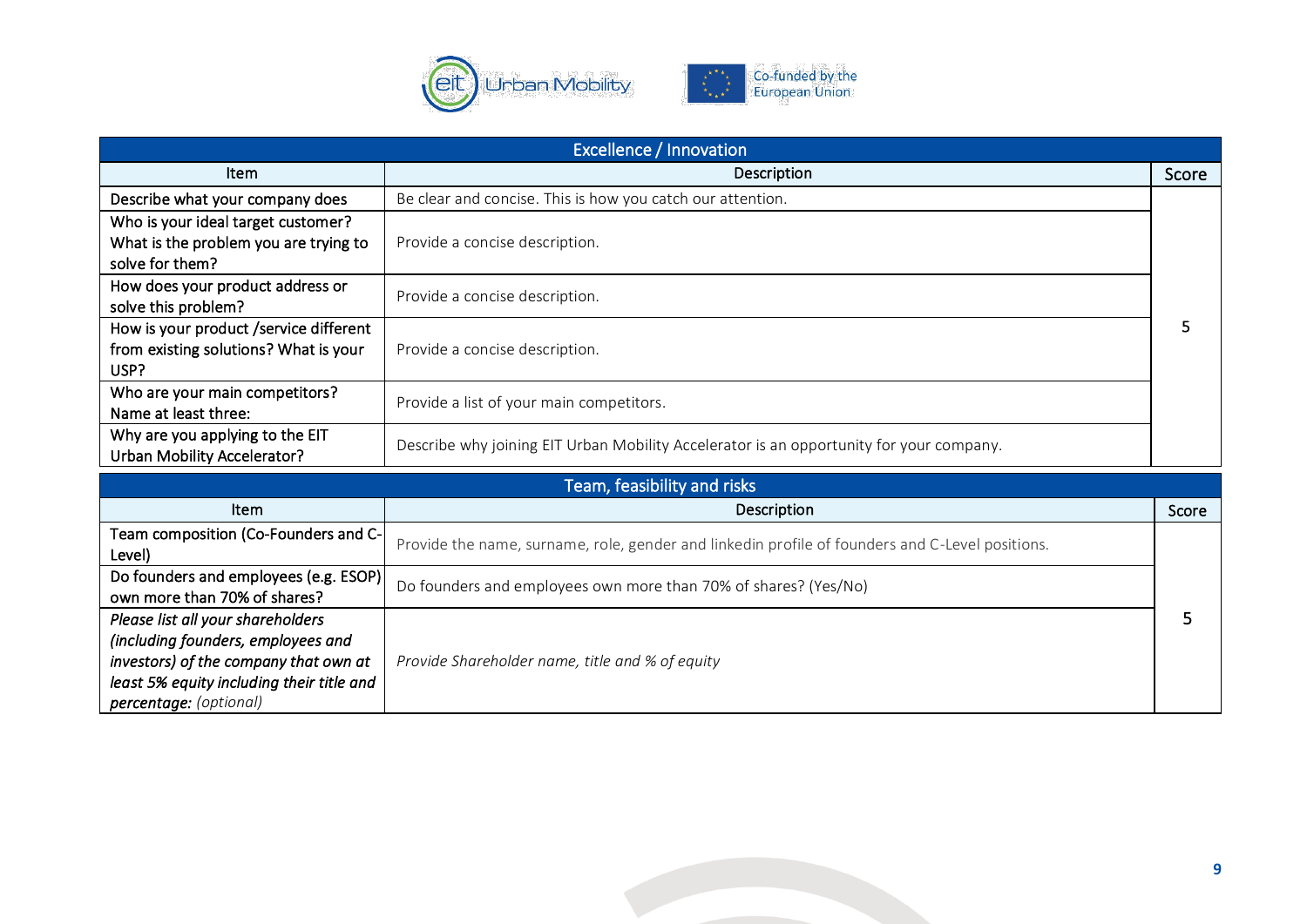



| Impact                                                                                                                                 |                                                                                                                                                                                                                                                                                                                                                                                                    |       |  |
|----------------------------------------------------------------------------------------------------------------------------------------|----------------------------------------------------------------------------------------------------------------------------------------------------------------------------------------------------------------------------------------------------------------------------------------------------------------------------------------------------------------------------------------------------|-------|--|
| Item                                                                                                                                   | Description                                                                                                                                                                                                                                                                                                                                                                                        | Score |  |
| In which main area associated with the<br><b>Sustainable Development Goals (SDGs)</b><br>are you aiming to achieve positive<br>impact? | Select one of the following: SDGs3 (Good health and wellbeing), SDG7 (Affordable and clean energy), SDG8<br>(Decent work and economic growth), SDG9 (Industry, Innovation and Infrastructure), SDG11 (Sustainable<br>cities and communities), SDG13 (Climate action). List and elaborated description of SDGs:<br>https://ec.europa.eu/international-partnerships/sustainable-development-goals_en |       |  |
| Do you already measure your<br>environmental and specifically your<br>carbon footprint?                                                | Select one option: Yes; No, but planned in the next 12 months; No.                                                                                                                                                                                                                                                                                                                                 |       |  |
| Specify how you measure/will measure<br>your environmental impact and carbon<br>footprint. Select one of the following                 | Justify your answer by selecting one of the following options: Greenhouse gas emissions (Scopes 1, 2, 3),<br>Energy use, Air pollution (SOx, NOx, PM2.5, Ozone, Mercury etc.), Water use (inflows/withdrawals,<br>outflows/discharges), Other.                                                                                                                                                     |       |  |
| How many people work for your<br>startup?                                                                                              | Please count both FTEs and team members involved in the project (e.g., 0.5 FTE).                                                                                                                                                                                                                                                                                                                   | 5.    |  |
| Are you tracking the female/male split<br>of your co-founder team, C-Suite,<br>employee base, Advisory Committee<br>and Board?         | Select one options: Yes; No, but planned in the next 12 months; No.                                                                                                                                                                                                                                                                                                                                |       |  |
| Do you already have a policy in place to<br>ensure team diversity?                                                                     | Select one options: Yes; No, but planned in the next 12 months; No.                                                                                                                                                                                                                                                                                                                                |       |  |
| Please provide us with split % women /<br>%men across levels (founders, C-Suite,<br>employees, Advisory Committee and<br>Board)        | Provide the split (%) of women and men across business levels (founders, C-Level, employees, Advisory<br>Committee and Board)                                                                                                                                                                                                                                                                      |       |  |
| Do you already have a policy in place to<br>ensure team diversity?                                                                     | Select one options: Yes; No, but planned in the next 12 months; No.                                                                                                                                                                                                                                                                                                                                |       |  |